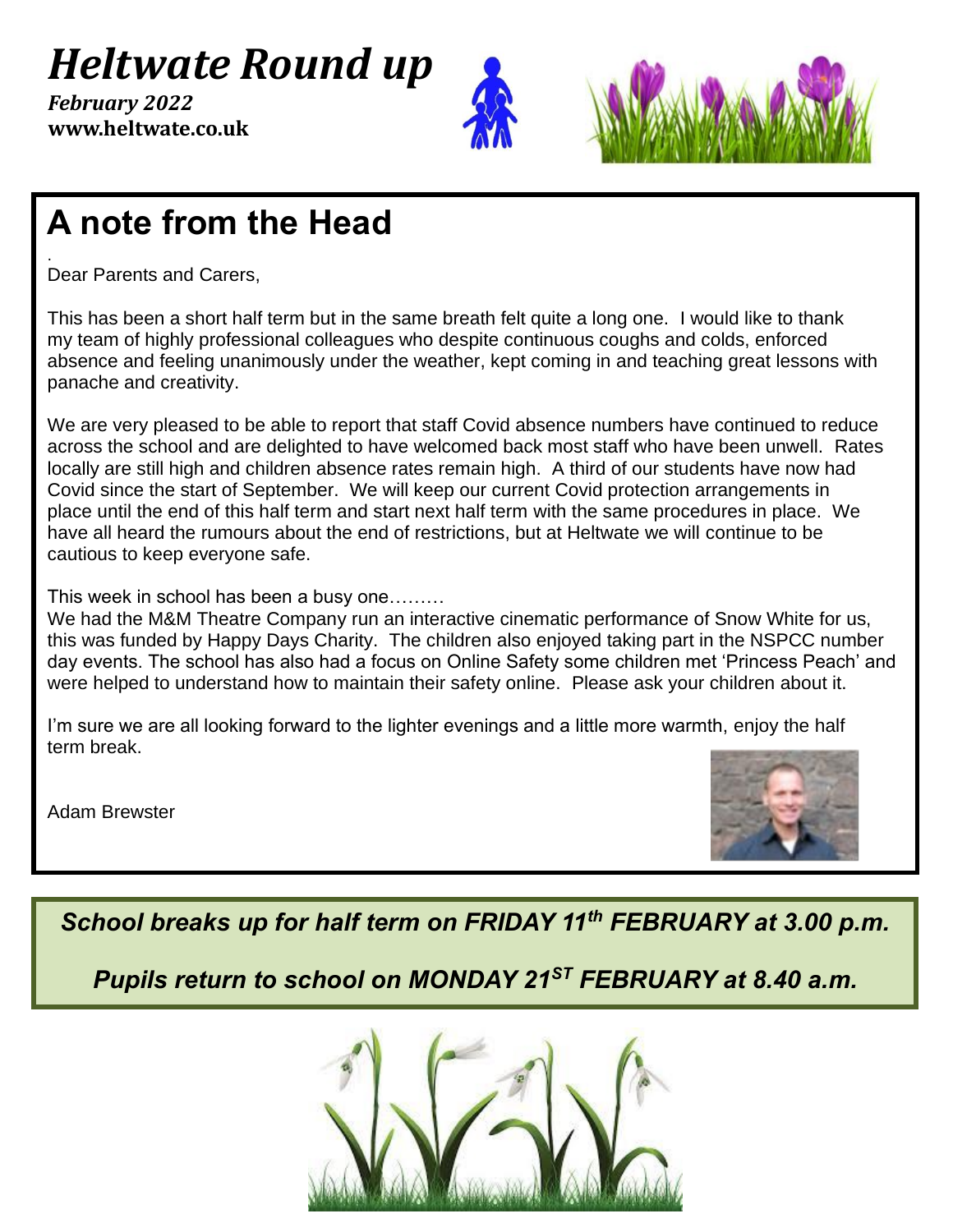# **Safer Internet Day**

Safer Internet Day this year was on Tuesday 8th February. The focus this year was on having fun online. The children learned about online safety and looked at how we can stay safe.

In classes, there was a variety of activities that looked at how we treat others online and knowing how we can responsibly have fun and stay safe. Some classes also participated in online safety sessions, where they were tested on their Internet safety skill

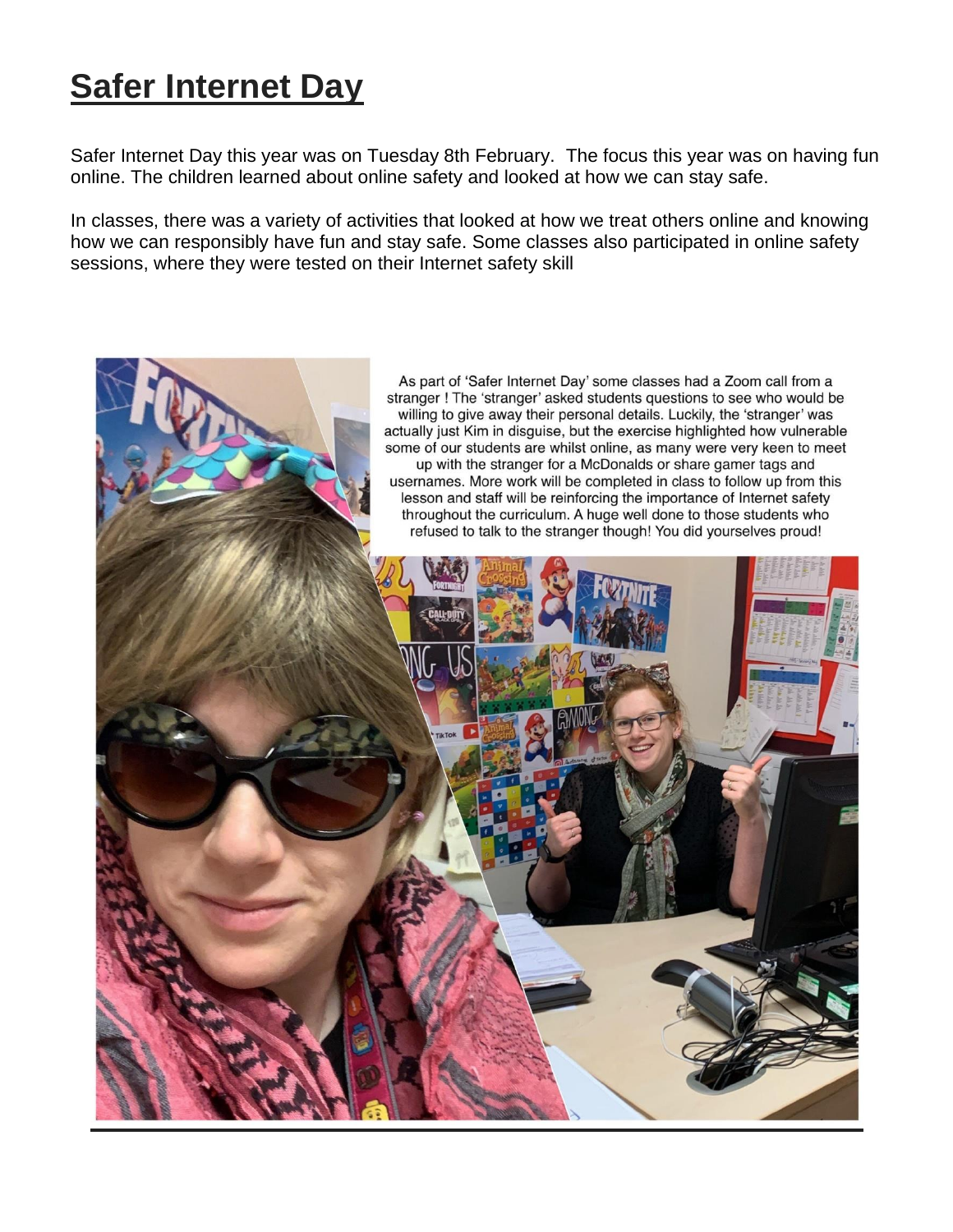# **NSPCC Number Day**

On Friday 4th February the school took part in the NSPCC's Number day. Every class decorated a number to create a giant number line display for school, we have such a wide variety of designs ranging from painting to mosaics. They are so wonderful to look at, and we are very excited for the number line to go up in the hall. There was a lot of excitement in the classrooms throughout the day as the children exchanged



money for snacks, joined in with number songs from Paul the music man, participated in the schools quiz, explored sensory number activities and dressed up in some fabulous number based outfits. It was so lovely to see the children engaged and having fun to raise money for a charity that helps so many children in the UK. Well done everyone!

### **M&M Theatre Production**

On Monday 7th February we had the welcome return of M&M Productions with a new theatre format for us to experience. As a result of covid, they introduced a cinematic experience which meant they could provide a safer, but more immersive experience for their audiences. Both the Bretton and St George's sites were treated to 'Snow White' on Monday.

Watching a performance on a giant cinema screen was a new experience for some of our students. But everyone agreed they thoroughly enjoyed it! Students from Scarlet class said they liked the massive cinema screen and the performance was 'funny'. Kia said she liked the music. All students agreed that they would like M&M Productions to visit again next year. As a school, we would like to thank the Happy Days charity for funding this for Heltwate Students.



#### **Attendance**

The whole school attendance percentage for the school year up to  $10<sup>th</sup>$  February is 89.8%. This is an expected dip from previous years due to the increase in COVID absences and the need to still self isolate. Our attendance is significantly higher than the national average for special schools. For the week beginning 24<sup>th</sup> January, our attendance was 84.7% and the national average was 75. 3%.

To report a school absence please either send a class dojo message or telephone the school office on 01733 262878 by 9.15 a.m.

If you feel there are issues other than illness that are affecting your child's attendance please do contact school. We want to work with you and your child to ensure that your child is able to attend and help in any way which we can.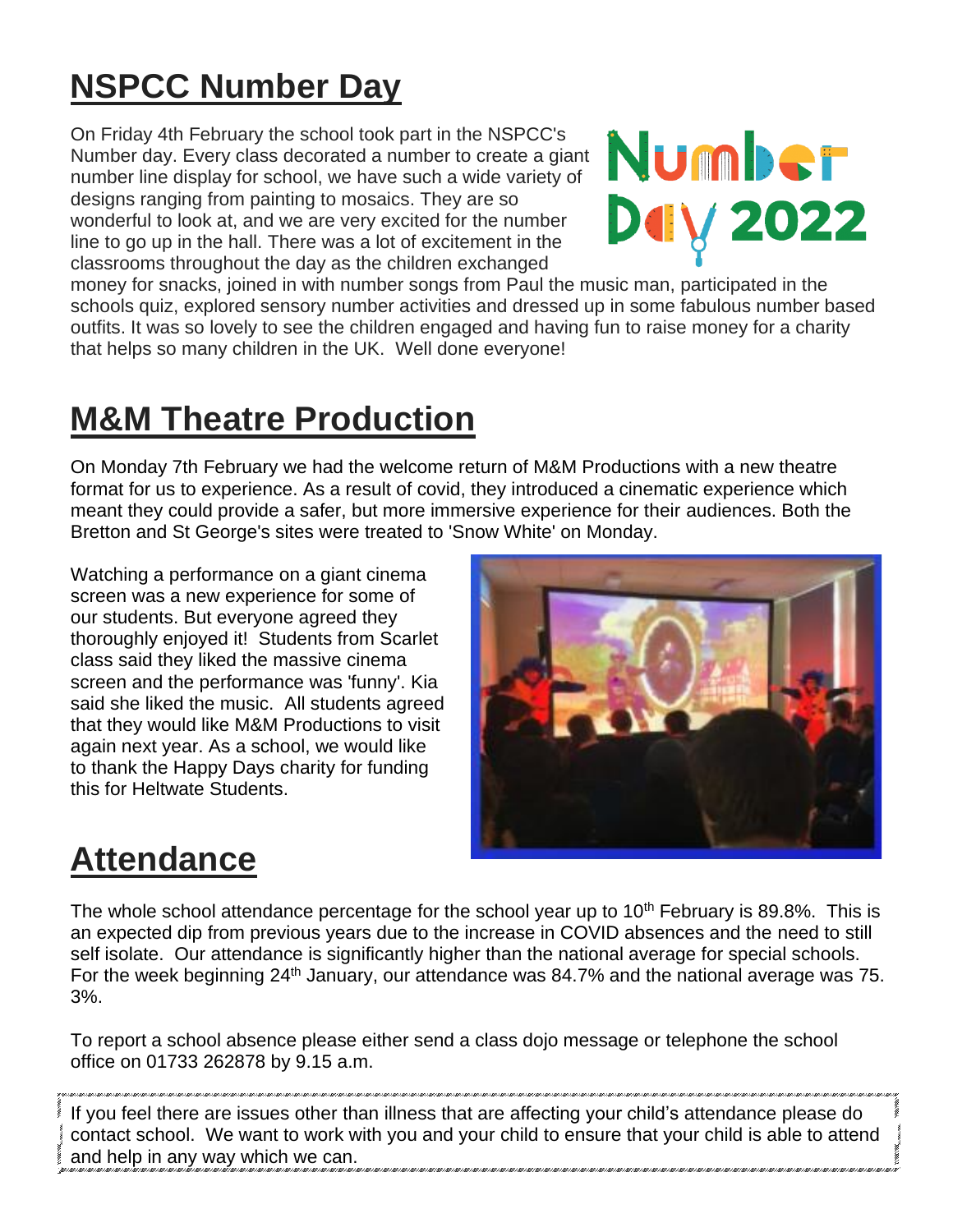## **Moving house**

Please be aware that when you move house you need to contact the transport office on 01733 317452 so they can re-arrange your transport as your move could mean your child being on a different transport route. Transport may not be able to organise the change immediately and so you would need to bring your child to school yourself whilst it is being done.



Please make sure that you let the school office know your new address.